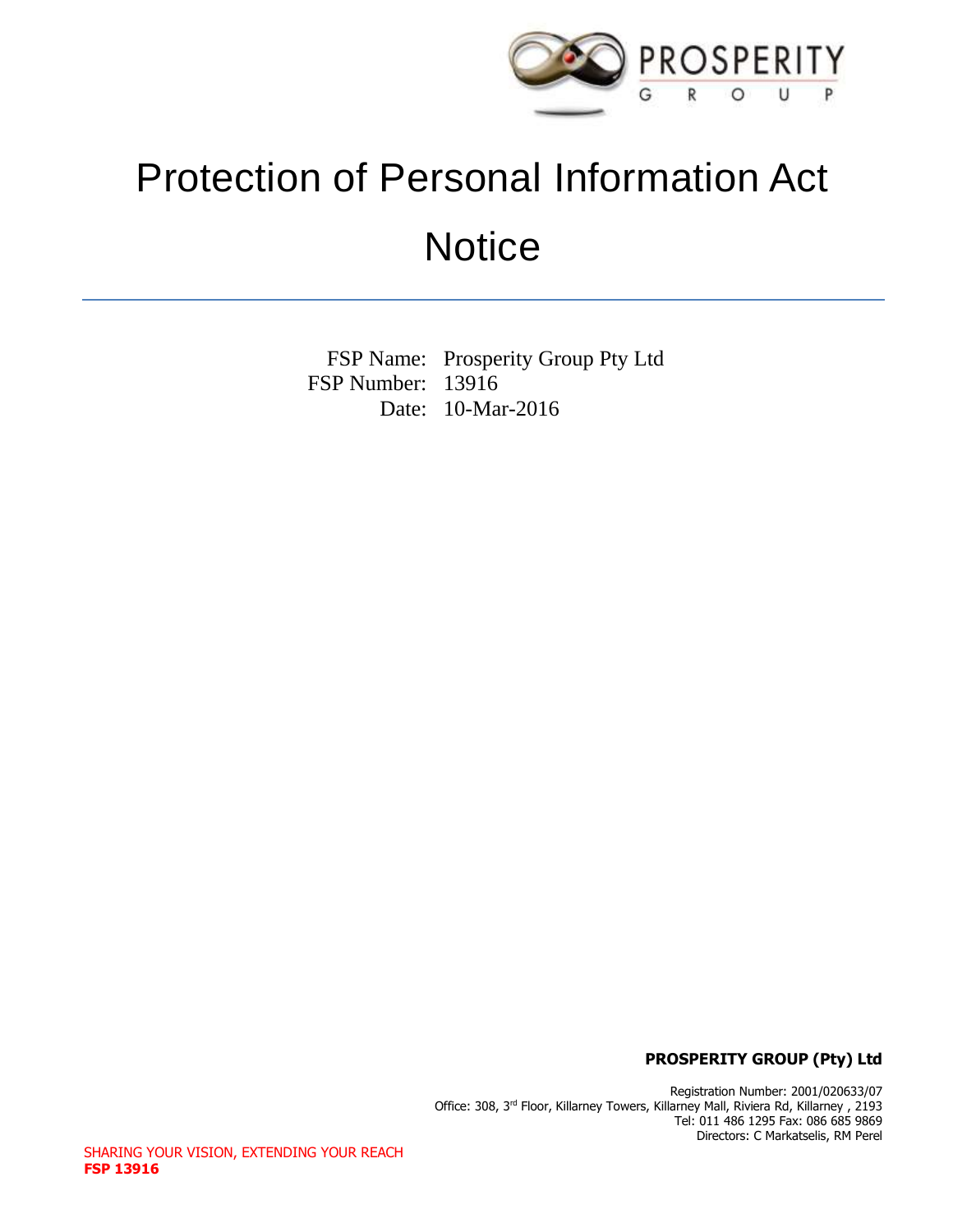

#### *1. Introduction*

The Protection of Personal Information (POPI) Act requires us to inform you how we use and disclose personal information we obtain from you.

We are committed to protecting your privacy and will ensure that your personal information is used appropriately, transparently, and according to applicable law.

## *2. Our business*

From inception, Prosperity Group was established in 2002 as an independent brokerage with the vision of providing

best advice to individual and corporate client. Specialising in short term and long-term insurance, our financial

advisers are equipped to advise and provide solutions to your insurance needs. Our clients range from large

multinational companies to smaller SME's, to entrepreneurial business owners, to domestic workers.

# *3. What Information Do We Collect?*

We collect and process your personal information mainly to provide you with access to the services and products of the providers with whom we have contractual agreements in place and to help us improve our services to you.

The type of information we collect will depend on the need for which it is collected and will be processed for that specific purpose only. Where possible, we will inform you what information you are required to provide to us and what information is optional.

With your consent, we may also supplement the information that you provide to us with information we receive from other providers in order to offer you a more consistent and personalized experience in your interactions with us.

When you elect to take up offerings from our contracted providers they may also require additional information from you and they will be subject to the same privacy regulations as we are subject to.

# *4. How we use your information?*

We will use your personal information only for the purposes for which it was collected and agreed to with you. This may include:

- Providing products or services to you and to carry out the transaction you requested:
- For underwriting purposes.
- Assessing and processing claims.
- Conducting credit reference searches or verification.
- Confirming and verifying your identity.
- For credit assessment and credit management.

#### **PROSPERITY GROUP (Pty) Ltd**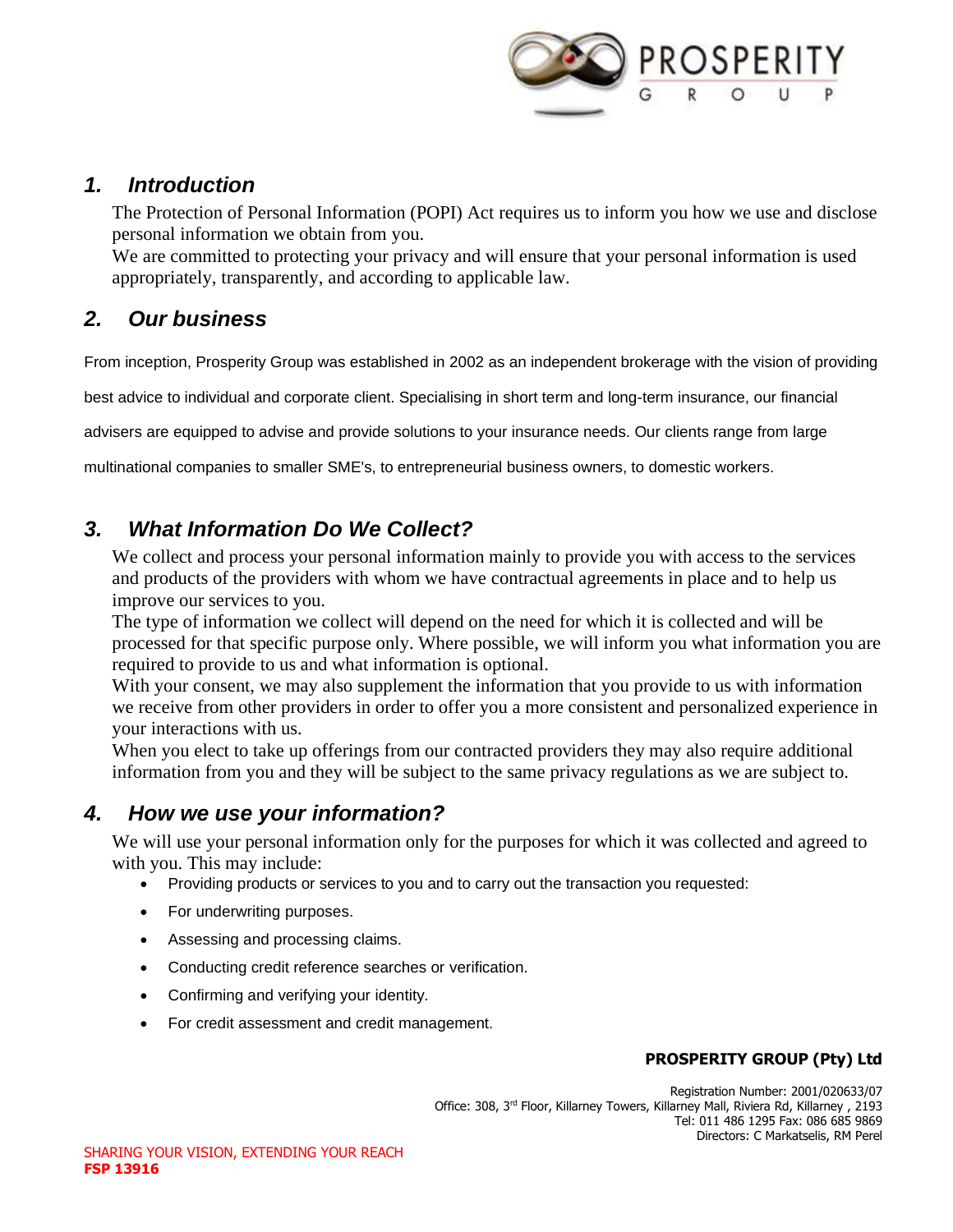

- For purposes of claims history.
- For the detection and prevention of fraud, crime, money laundering or other malpractice.
- Conducting market or customer satisfaction research.
- For audit and record keeping purposes.
- In connection with legal proceedings.
- Providing our services to you, to carry out the services you requested and to maintain and constantly improve our relationship with you.
- Providing you with communications in respect of Prosperity Group Pty Ltd and regulatory matters that may affect you.
- In connection with and to comply with legal and regulatory requirements or when it is otherwise allowed by law.

## *5. Disclosure of your information*

We may disclose your personal information to our providers whose services or products you elect to use. We have agreements in place to ensure that they comply with our privacy terms and conditions. We may also share your personal information with and obtain information about you from third parties for the purposes listed in 4 above.

We may also disclose your information where we have a duty or a right to disclose in terms of applicable legislation, the law or where it may be necessary to protect our rights.

## *6. Safeguarding your information*

The POPI Act requires us to adequately protect the personal information we hold and to avoid unauthorised access and use of your personal information. We will continuously review our security controls and processes to ensure that your personal information is secure.

If we need to transfer your personal information to another country for processing or storage, we will ensure that any party to whom we pass on your personal information will treat your information with the same level of protection as required from us.

## *7. Your rights to access and correction of your personal information*

You have the right to access the personal information we hold about you. You also have the right to ask us to update, correct or delete your personal information. We will take all reasonable steps to confirm your identity before providing details of your personal information or making changes to your personal information.

You can contact us at the numbers or addresses listed below and request the information you would like:

| Information officer | Marinda T. Brandt / Ryan Perel / Chris Markatselis                                             |
|---------------------|------------------------------------------------------------------------------------------------|
| Telephone number    | 083-795-4886 / 082-444-3610 / 084-672-4747                                                     |
| Email address       | marindar@prosperitygroup.co.za / ryanp@prosperitygroup.co.za /<br>chrism@prosperitygroup.co.za |

#### **PROSPERITY GROUP (Pty) Ltd**